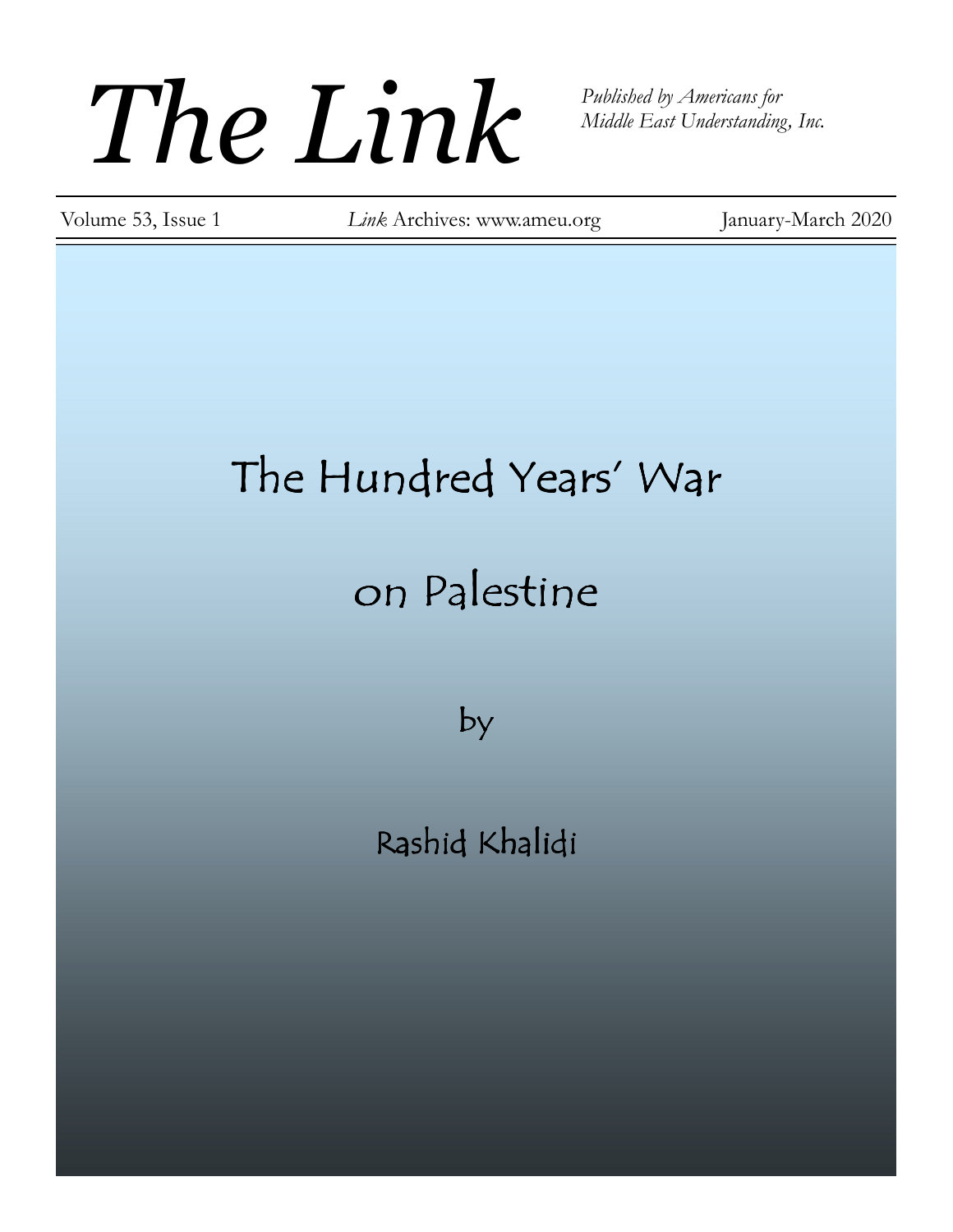## **About This Issue**

#### **Board of Directors**

**Jane Adas, P***resident* **Elizabeth D. Barlow Edward J. Dillon Henrietta Goelet John Goelet Richard Hobson,** *Treasurer* **Anne R. Joyce, Vice President Janet McMahon John F. Mahoney,** *Exec. Director*  **Darrel D. Meyers Brian Mulligan Daniel Norton Thomas Suárez** 

#### **President-Emeritus**

**Robert L. Norberg** 

#### **National Council**

*Kathleen Christison Henry Clifford Moorhead Kennedy Ann Kerr Nancy Lapp Mary Norton Don W. Wagner James M. Wall* 

*AMEU (ISSN 0024-4007) grants permission to reproduce material from* The Link *in part or in whole. AMEU must be credited and one copy forwarded to our office at 475 Riverside Drive, Room 245, New York, New York 10115-0245. Tel. 212- 870-2053; Fax 212-870- 2 0 5 0 ; E - m a i l : ameu@aol.com; Website: www.ameu.org.* 

Dear Reader,

 We welcome a neighbor to our pages of *The Link*. He is Dr. Rashid Khalidi, the Edward Said professor of

Modern Arab Studies at Columbia University, whose main building is located directly across the street from our New York City office. Dr. Khalidi also serves as the director of the Middle East Institute of Columbia's School of International and Public Affairs.

 When we invited Dr. Khalidi to author a *Link* article for us based on his most recent book

"The Hundred Years' War on Palestine," he generously allowed us to base the article on the Introduction he wrote for his new book. With his publisher's permission, this is what we have done.

 The book itself will be released on January 28, 2020 and may be ordered through Amazon or AMEU; see pp. 14 & 15 for information.

 A brief listing of other books and videos available through AMEU and relevant to the Khalidi book is found on page 15.

> John F. Mahoney Executive Director



Rashid Khalidi

Credit: the guardian.com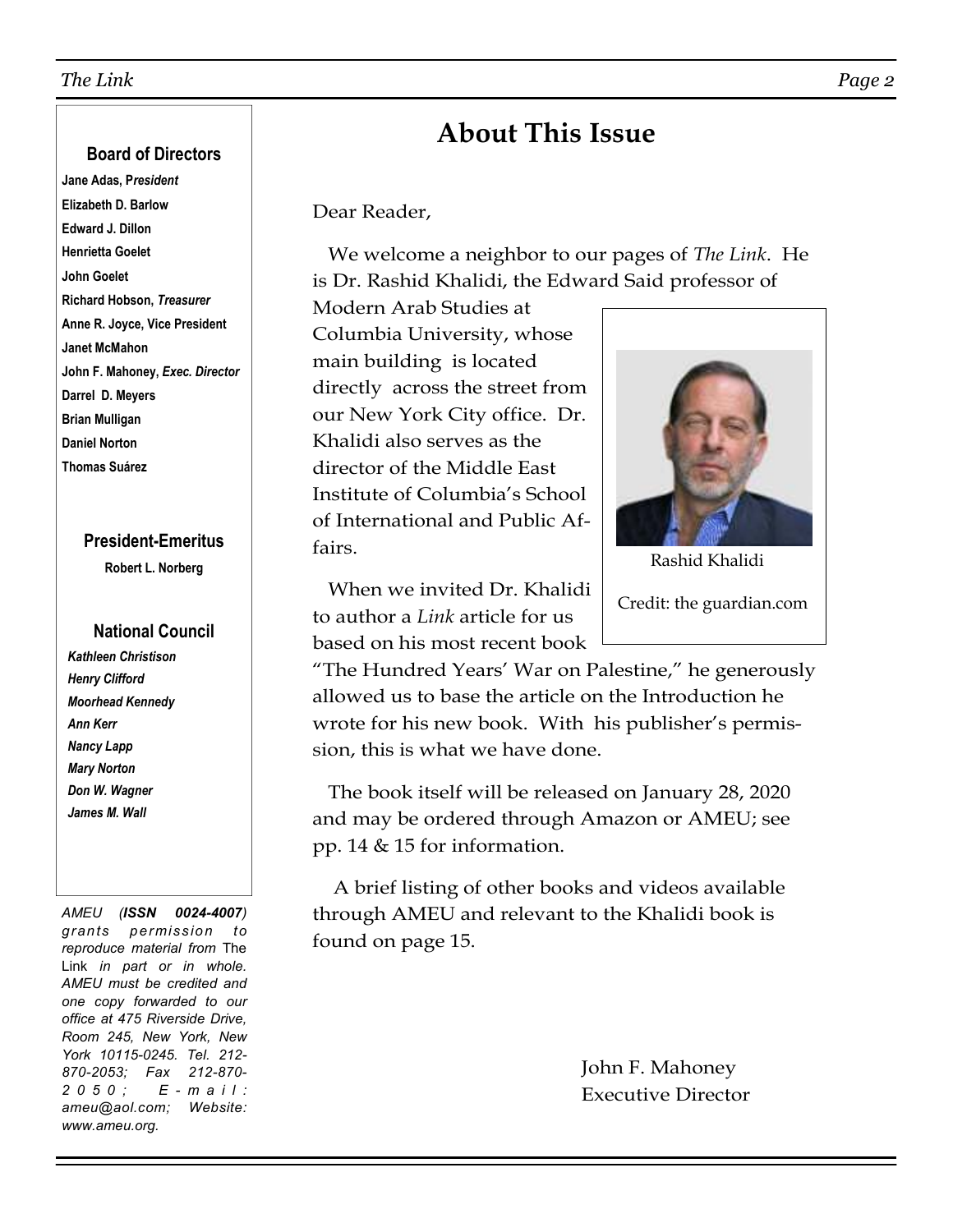#### **The Hundred Years' War on Palestine**

#### **By**

#### **Rashid Khalidi**

For a few years during the early 1990s, I lived in Jerusalem for several months at a time, doing research in the private libraries of some of the city's oldest families, including my own. With my wife and children, I stayed in an apartment belonging to a Khalidi family *waqf*, or religious endowment, in the heart of the cramped, noisy Old City. From the roof of this building, there was a view of two of the greatest masterpieces of early Islamic architecture: the shining golden Dome of the Rock was just over 300 feet away on the Haram al-Sharif. Beyond it lay the smaller silver-gray cupola of the al-Aqsa Mosque, with the Mount of Olives in the background. In other directions one could see the Old City's churches and synagogues.

Just down Bab al-Silsila Street was the main building of the Khalidi Library, which was founded in 1899 by my grandfather, Hajj Raghib al-Khalidi, with a bequest from his mother, Khadija al-Khalidi. The library houses more than 1,200 manuscripts, mainly in Arabic (some in Persian and Ottoman Turkish), the oldest dating back to the early eleventh century. Including some 2,000 nineteenthcentury Arabic books and miscellaneous family papers, the collection is one of the most extensive in all of Palestine that is still in the hands of its original owners. (Private Palestinian libraries were systematically looted in the spring of 1948 by specialized teams operating in the wake of advancing Zionist forces as they occupied the Arab-inhabited cities and towns, notably Jaffa, Haifa and the Arab neighborhoods of West Jerusalem. The stolen manuscripts and books were deposited in the Hebrew University Library, now the Israel National Library, under the heading "AP" for "abandoned property," a typically Orwellian description of a process of cultural appropriation in the wake of conquest and dispossession. See Gish Amit, "Salvage or Plunder? Israel's 'Collection' of Palestinian Private Libraries in West Jerusalem," *Journal of Palestinian Studies*, 40, 4 (Summer 2011) pp. 6-23.)

At the time of my stay, the main library structure, which dates from around the thirteenth century, was undergoing restoration, so the contents were being stored temporarily in large cardboard boxes in a Mameluke-era building connected to our apartment by a narrow stairway. I spent over a year among those boxes, going through dusty, wormeaten books, documents, and letters belonging to generations of Khalidis, among them my great-great -great uncle, Yusuf Diya al-Din Pasha al-Khalidi. Through his papers, I discovered a worldly man with a broad education acquired in Jerusalem, Malta, Istanbul, and Vienna, a man who was deeply interested in comparative religion, especially in Judaism, and who owned a number of books in European languages on this and other subjects.

Yusuf Diya was heir to a long line of Jerusalemite Islamic scholars and legal functionaries: his father, al-Sayyid Mohammad 'Ali al-Khalidi, had served for some 50 years as deputy qadi and chief of the Jerusalem Shari'a court secretariat. But at a young age Yusuf Diya sought a different path for himself. After absorbing the fundamentals of a traditional Islamic education, he left Palestine at the age of 18 --- without his father's approval, we are told --- to spend two years at a British Church Mission Society school in Malta. From there he went to study at the Imperial Medical School in Istanbul, after which he attended the city's Robert College,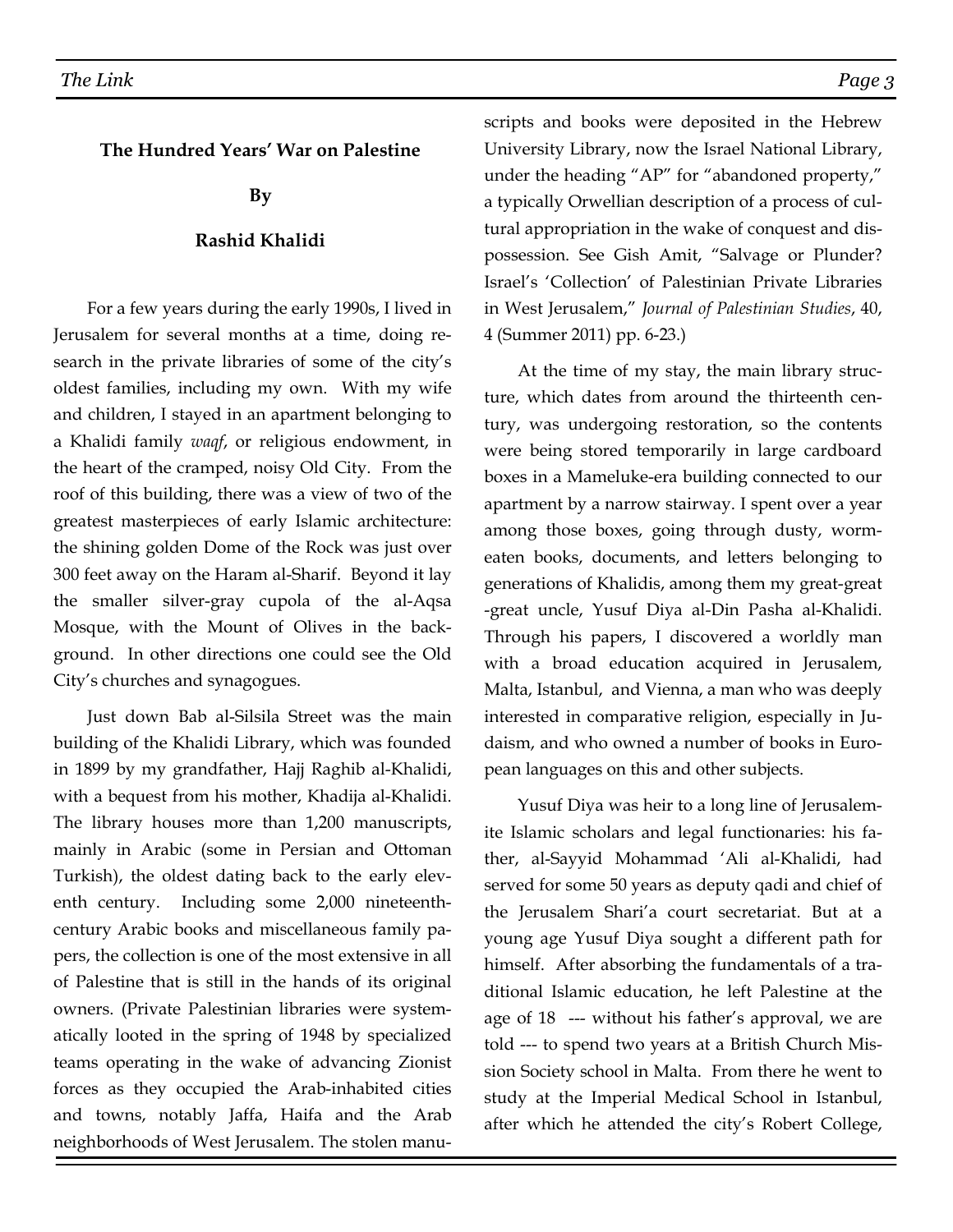founded by American Protestant missionaries. For five years during the 1860s, Yusuf Diya attended some of the first institutions in the region that provided a Western-style education, learning English, French, German, and much else. It was an unusual trajectory for a young man from a family of Muslim religious scholars in the mid-nineteenth century.

Having obtained this broad training, Yusuf Diya filled different roles as an Ottoman government official: translator in the Foreign Ministry; consul in the Russian port of Poti; governor of districts in Kurdistan, Lebanon, Palestine, and Syria; and mayor of Jerusalem for nearly a decade --- with stints teaching at the Royal Imperial University in Vienna. He was also elected as the deputy from Jerusalem to the short-lived Ottoman parliament established in 1876 under the empire's new constitution, earning Sultan 'Abd al-Hamid's enmity because he supported parliamentary prerogatives over executive power.

In line with family tradition and his Islamic and Western education, al-Khalidi became an accomplished scholar as well. The Khalidi Library contains many books of his in French, German, and English, as well as correspondence with learned figures in Europe and the Middle East. Additionally, old newspapers in the library from Austria, France, and Britain show that Yusuf Diya regularly read the overseas press. There is evidence that he received these materials via the Austrian post office in Istanbul, which was not subject to the draconian Ottoman laws of censorship.

As a result of his wide reading, as well as his time in Vienna and other European countries, and from his encounters with Christian missionaries, Yusuf Diya was fully conscious of the pervasiveness of Western anti-Semitism. He had also gained impressive knowledge of the intellectual origins of Zionism, specifically its nature as a response to Christian Europe's virulent anti-Semitism. He was undoubtedly familiar with "Der Judenstaat" by the Viennese journalist Theodor Herzl, published in 1896, and was aware of the first two Zionist congresses in Basel, Switzerland, in 1897 and 1898. Indeed, it seems clear that Yusuf Diya knew of Herzl from his own time in Vienna. He knew of the debates and the views of the different Zionist leaders and tendencies, including Herzl's explicit call for a state for the Jews, with the "sovereign right" to control immigration. Moreover, as mayor of Jerusalem he had witnessed the friction with the local population prompted by the first years of proto-Zionist activity, starting with the arrival of the earliest European Jewish settlers in the late 1870s and early 1880s.

Herzl, the acknowledged leader of the growing movement he had founded, paid his sole visit to Palestine in 1898, timing it to coincide with that of the German Kaiser Wilhelm II. He had already begun to give thought to some of the issues involved in the colonization of Palestine, writing in his diary in 1895:

"We must expropriate gently the private property on the estates assigned to us. We shall try to spirit the penniless population across the border by procuring employment for it in the transit countries, while denying it employment in our own country. The property owners will come over to our side. Both the process of expropriation and the removal of the poor must be carried out discreetly and circumspectly."

Thus Yusuf Diya would have been more aware than most of his compatriots in Palestine of the ambition of the nascent Zionist movement, as well as its strength, resources, and appeal. He knew perfectly well that there was no way to reconcile Zionism's claims on Palestine and its explicit aim of Jewish statehood and sovereignty there with the rights and well-being of the country's indigenous inhabitants. It is for these reasons, presumably, that on March 1,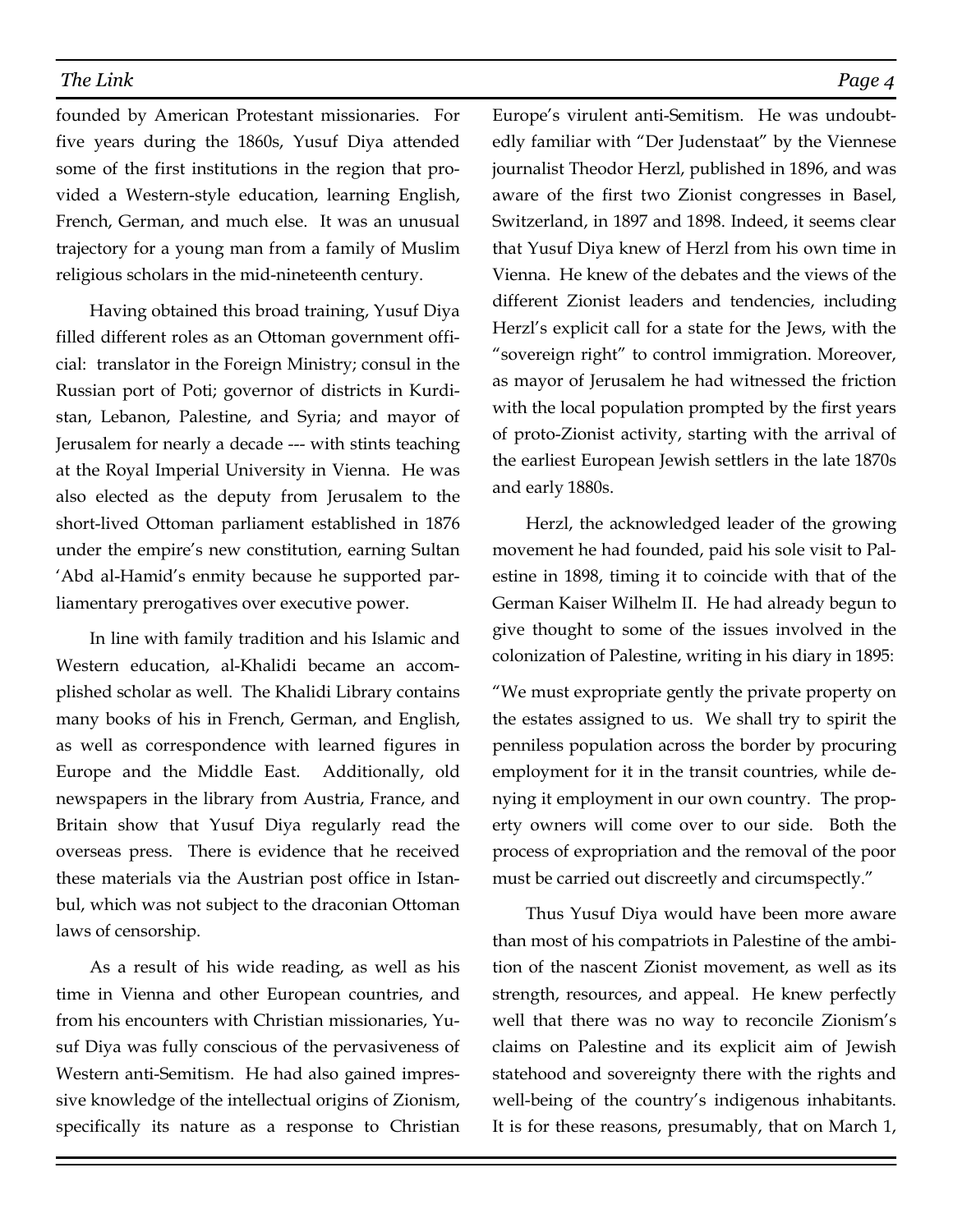1899, Yusuf Diya sent a prescient seven-page letter to the French chief rabbi, Zadoc Kahn, with the intention that it be passed on to the founder of modern Zionism.

The letter began with an expression of Yusuf Diya's admiration for Herzl, whom he esteemed "as

**Yusuf Diya** 

**1829-1906** 

a man, as a writer of talent, and as a true Jewish patriot," and of his respect for Judaism and for Jews, who he said were "our cousins," referring to the Patriarch Abraham, revered as their common forefather by both Jews and Muslims. He understood the motivations for Zionism, just as he deplored the persecution to which Jews were subject in Europe. In light of this, he wrote, Zionism in principle was "natural, beautiful and just," and "who could contest the rights of the Jews in Palestine? My God, historically it is your country!"

This sentence is sometimes cited, in isolation from the rest of the letter, to represent Yusuf Diya's enthusiastic acceptance of the entire Zionist program in Palestine. However, the former mayor and deputy of Jerusalem went on to warn of the dangers he foresaw as a consequence of the implementation of the Zionist project for a sovereign Jewish state in Palestine. The idea would sow dissension among Christians, Muslims and Jews there. It would imperil the status and security that Jews had always enjoyed throughout the Ottoman domains. Coming to his main purpose, Yusuf Diya said soberly that whatever the merits of Zionism, the "brutal force of circumstances had to be taken into account." The most



**1860-1904** 

important of them were that "Palestine is an integral part of the Ottoman Empire, and more gravely, it is inhabited by others." Palestine already had an indigenous population that would never accept being superseded. He spoke "with full knowledge of the facts," asserting that it was "pure folly" for Zionism to plan to take over Palestine. "Nothing could be more just and equitable" than for "the unhappy Jewish nation" to find a refuge elsewhere. But, he concluded with a heartfelt plea, "in the name of God, let Palestine be left alone."

Herzl's reply to Yusuf Diya came quickly, on March 19, 1899. His letter was probably the first response by a leader of the Zionist movement to a cogent Palestinian objection to its embryonic plans for Palestine. In it, Herzl established what was to become a pattern of dismissing as insignificant the interests, and sometimes the very existence, of the in-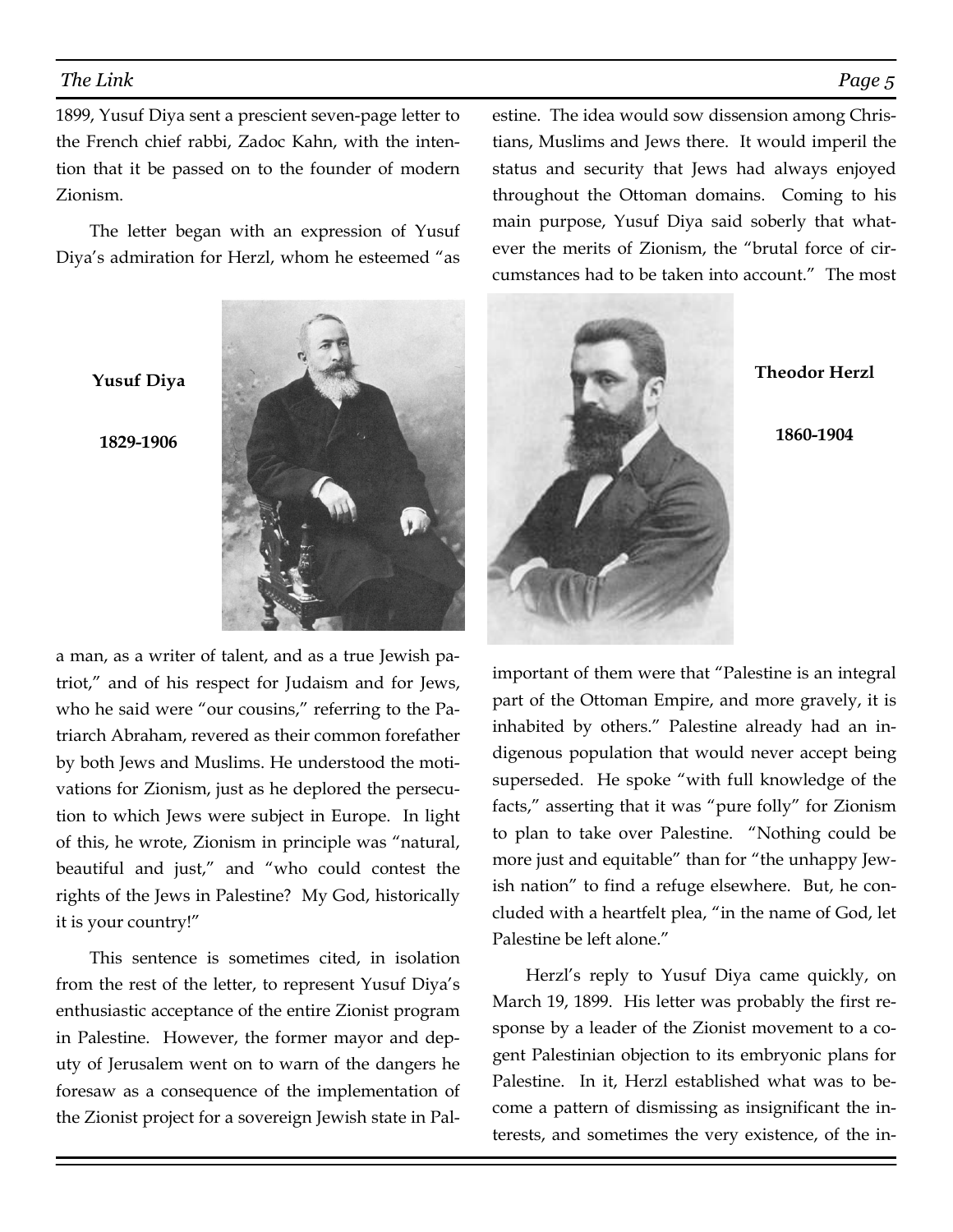digenous population of Palestine. The Zionist founder simply ignored the letter's basic thesis that Palestine was already inhabited by a population that would not agree to be supplanted. Although he had visited the country once, like most early European Zionists, Herzl had not much knowledge of or contact with its native inhabitants. He also failed to address al-Khalidi's well-founded concerns about the danger the Zionist program would pose to the large Jewish communities all over the Middle East.

Glossing over the fact that Zionism was ultimately meant to lead to Jewish domination of Palestine, Herzl employed a justification that was a touchstone for colonialists at all times and in all places and that would become a staple argument of the Zionist movement: Jewish immigration would benefit the indigenous people of Palestine. "It is their well-being, their individual wealth, which we will increase by bringing in our own." Echoing the language he had used in "Der Judenstaat," Herzl added: "In allowing immigration to a number of Jews bringing their intelligence, their financial acumen and their means of enterprise to the country, no one can doubt that the well-being of the entire country would be the happy result." (Herzl's letter is reprinted in "From Haven to Conquest: Readings in Zionism and the Palestine Problem," Walid Khalidi, ed., Beirut, Institute for Palestine Studies, 1971.)

Most revealingly, the letter addresses a consideration that Yusuf Diya had not even raised. "You see another difficulty, Excellency, in the existence of the non-Jewish population in Palestine. But who would think of sending them away?" With his assurance in response to al-Khalidi 's unasked question, Herzl alludes to the desire recorded in his diary to "spirit" the country's poor population across the borders. It is clear from this chilling quotation that Herzl grasped the importance of "disappearing" the native population of Palestine in order for Zionism

to succeed. Moreover, the 1901 charter, which he co-drafted for a Jewish-Ottoman Land Company, includes the same principle of the removal of inhabitants of Palestine to "other provinces and territories of the Ottoman Empire." (The text of this charter can be found in Walid Khalidi's "The Jewish-Ottoman Land Company," in the *Journal of Palestine Studies*, Winter 1993, pp. 30- 47.) Although Herzl stressed in his writings that his project was based on "the highest tolerance" with full rights for all, what was meant was no more than toleration of any minorities that might remain after the rest had been moved elsewhere. (See Muhammad Ali Khalidi, "Utopian Zionism or Zionist Proselytism.") Herzl's almost utopian 1902 novel "Altneuland" ("Old New Land") described a Palestine of the future which had all these attractive characteristics.

Herzl underestimated his correspondent. From al-Khalidi's letter it is clear that he understood perfectly well that what was at issue was not the immigration of a limited "number of Jews" to Palestine, but rather the transformation of the entire land into a Jewish state. Given Herzl's reply to him, Yusuf Diya could only have come to one or two conclusions. Either the Zionist leader meant to deceive him by concealing the true aims of the Zionist movement, or Herzl did not see Yusuf Diya and the Arabs of Palestine as worthy of being taken seriously.

Instead, with the smug self-assurance so common to nineteenth-century Europeans, Herzl offered the preposterous inducement that the colonization, and ultimately the usurpation, of their land by strangers would benefit the people of that country. Herzl's thinking and his reply to Yusuf Diya appear to have been based on the assumption that the Arabs could ultimately be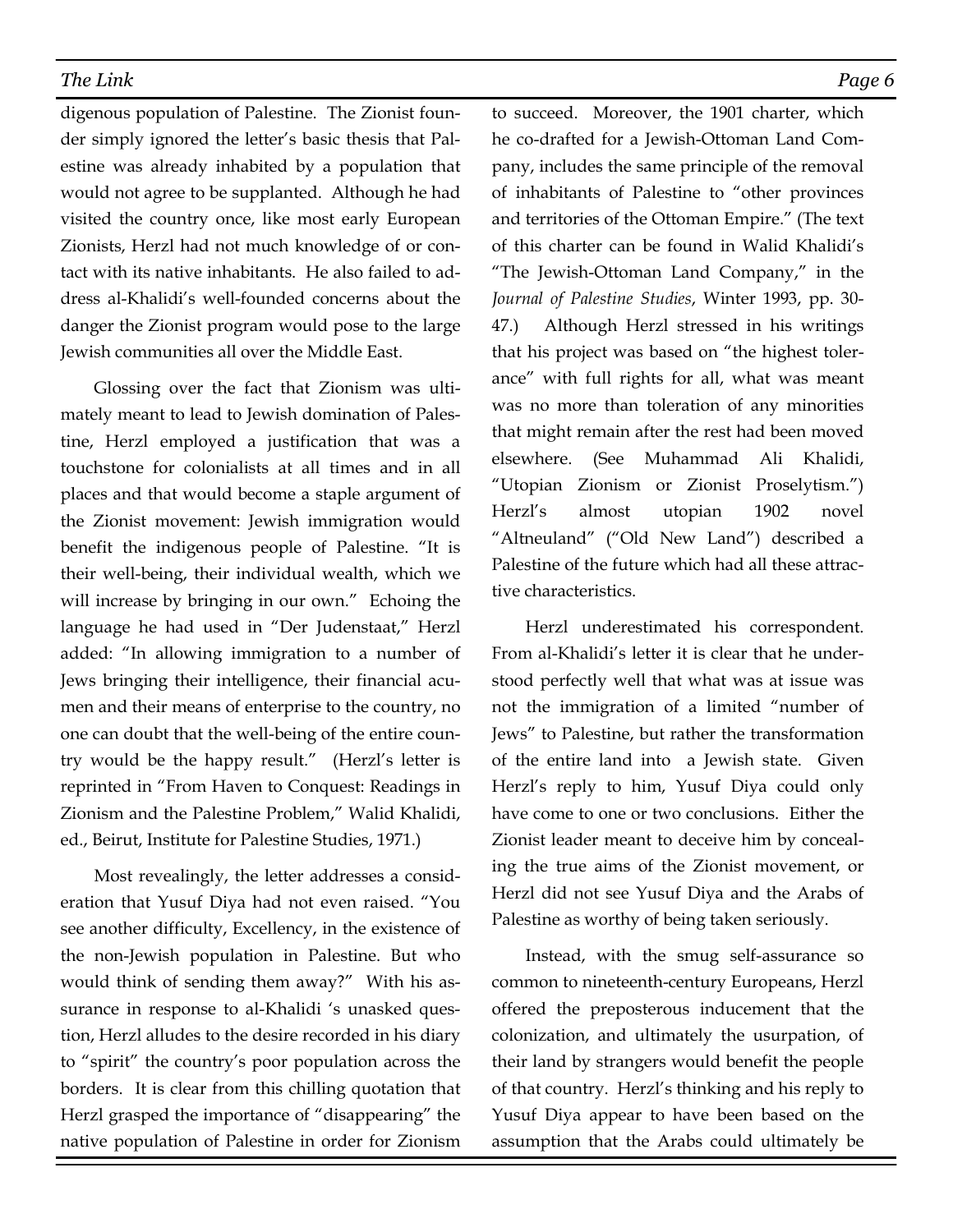bribed or fooled into ignoring what the Zionist movement actually intended for Palestine. This condescending attitude toward the intelligence, not to speak of the rights, of the Arab population of Palestine was to be serially repeated by Zionist, British, European and American leaders in the decades that followed, down to the present day. As for the Jewish state that was ultimately created by the movement Herzl founded, as Yusuf Diya foresaw, there was to be room there for only one people, the Jewish people: others would indeed be "spirited away," or at best tolerated.

Yusuf Diya's letter and Herzl's response are well known to historians, but most of them do not seem to have reflected carefully on what was perhaps the first meaningful exchange between a leading Palestinian figure and a founder of the Zionist movement. They have not reckoned fully with Herzl's rationalizations, which laid out, quite plainly, the essentially colonial nature of the century-long conflict in Palestine. Nor have they acknowledged al-Khalidi's arguments, which have been borne out in full since 1899.

Starting after World War I, the dismantling of indigenous Palestinian society was set in motion by the large-scale immigration of European Jewish settlers supported by the newly established British Mandate authorities, who helped them build the autonomous structure of a Zionist para-state. Additionally, a separate Jewish-controlled sector of the economy was created through the exclusion of Arab labor from Jewish-owned firms under the slogan of *avoda ivrit*, Hebrew labor, and the injection of what were truly massive amounts of capital from abroad. By the middle of the 1930s, although Jews were still a minority of the population, this largely autonomous sector was bigger than the Arab-owned part of the economy. According to the Israeli scholar Zeev Sternhell, during the entire decade of the 1920s "the annual inflow of Jewish capital was on average 41.5% larger than the Jewish net domestic product (NDP)…its ratio to NDP did not fall below 33% in any of the pre-World War II years…" See Sternhell's "The Founding Myths of Israel," Princeton: Princeton University Press, 1998, p.217. The consequence of this remarkable inflow of capital was a growth rate of 13.2% annually for the Jewish economy of Palestine from 1922-1947; for details see Rashid Khalidi, "The Iron Cage," pp. 13-14.

The indigenous population was further diminished by the crushing repression of the Great 1936-39 Arab Revolt against British rule, during which 10 percent of the adult male population was killed, wounded, imprisoned, or exiled, as the British employed 100,000 troops and air power to master Palestinian resistance. Meanwhile, a massive wave of Jewish immigration as a result of persecution by the Nazi regime in Germany raised the Jewish population in Palestine from just under 18 percent of the total in 1932 to over 31 percent in 1939. This provided the demographic critical mass and military manpower that were necessary for the ethnic cleansing of Palestine in 1948. The expulsion then of over half the Arab population of the country, first by Zionist militias and then by the Israeli army, completed the military and political triumph of Zionism.

#### **Zionism: A Colonial Settler Movement**

Such radical social engineering at the expense of the indigenous population is the way of all colonial settler movements. In Palestine, it was a necessary precondition for transforming most of an overwhelming Arab country into a predominantly Jewish state. As I argue in my recent book, "The Hundred Years' War on Palestine," the modern history of Palestine can best be understood in these terms: as a colonial war waged against an indigenous population, by a variety of parties, to force them to relinquish their homeland to another people against their will.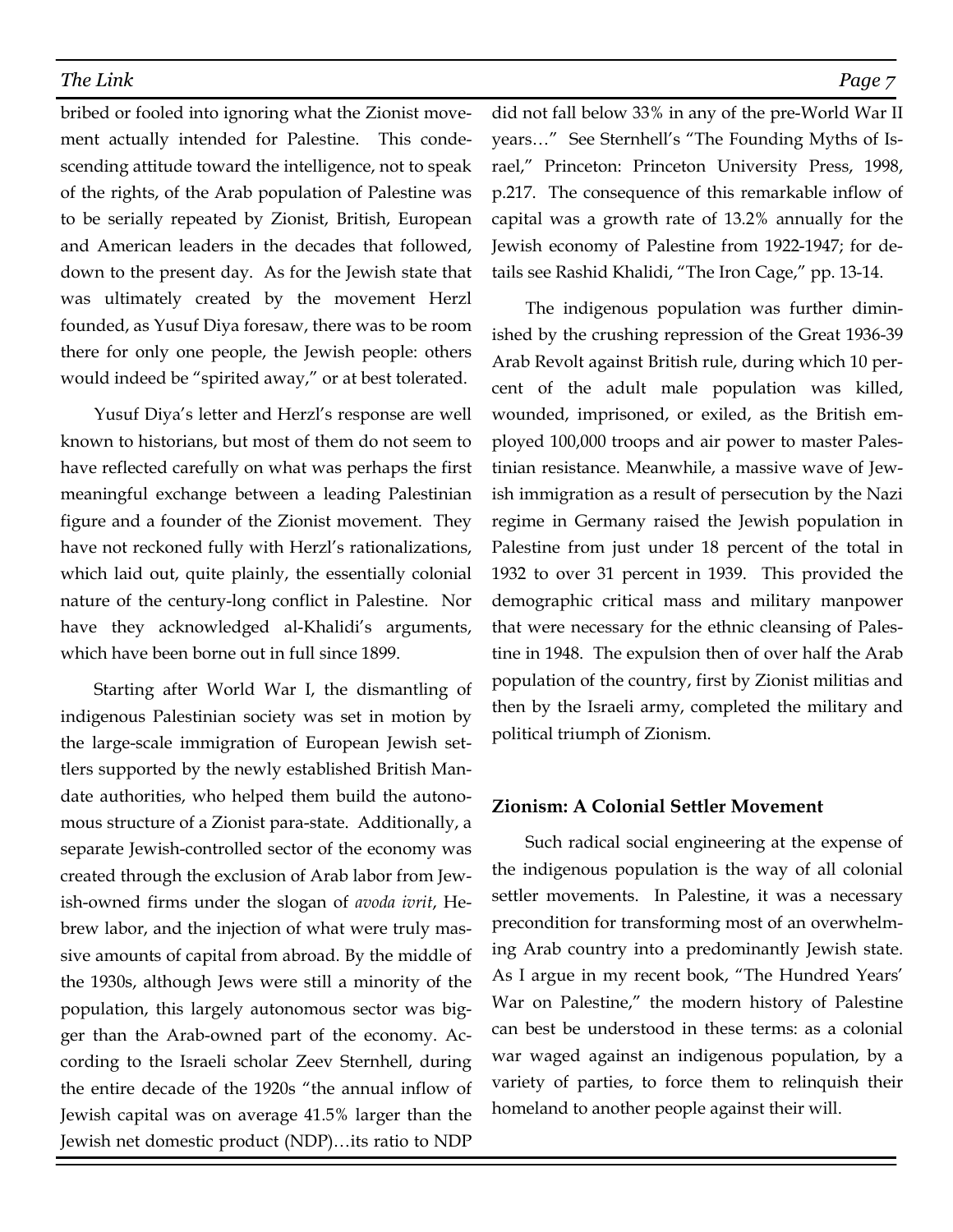Although this war shares many of the typical characteristics of other colonial campaigns, it also possesses very specific characteristics, as it was fought by and on behalf of the Zionist movement, which itself was and is a very particular colonial project. Further complicating this understanding is the fact that this colonial conflict, conducted with massive support from external powers, became over time a national confrontation between two new national entities, two peoples.

 Underlying this feature, and amplifying it, was the profound resonance for Jews, and also many Christians, of their Biblical connection to the historic land of Israel. Expertly woven into modern political Zionism, this resonance has become integral to it. A nineteenth-century colonial-national movement thus adorned itself with a Biblical coat that was powerfully attractive to Bible-reading Protestants in Great Britain and the United States, blinding them to the modernity of Zionism and to its colonial nature: for how could Jews be "colonizing" the land where their religion began?

Given this blindness, the conflict at best is portrayed as a straight-forward, if tragic, national clash between two peoples with rights in the same land. At worst, it is described as the result of the fanatical, inveterate hatred of Arabs and Muslims for the Jewish people as they assert their inalienable right to their eternal, God-given homeland. In fact, there is no reason that what has happened in Palestine for over a century cannot be understood as *both* a colonial and a national conflict. But our concern here is its colonial nature, as this aspect has been as underappreciated as it is central, even though those qualities typical of other colonial campaigns are everywhere in evidence in the modern history of Palestine.

Characteristically, European colonizers seeking to supplant or dominate indigenous peoples, whether in the Americas, Africa, Asia or Australasia (or in Ireland), have always described them in pejorative terms. They also always claim that they will leave the native population better off as a result of their rule: the "civilizing" and "progressive" nature of their colonial projects serve to justify whatever enormities are perpetrated against the indigenous people to fulfill their objectives. One need only refer to the rhetoric of French administrators in North Africa or of British viceroys in India. Of the British Raj, Lord Curzon said: "To feel that somewhere among these millions you have left a little justice or happiness or prosperity, a sense of manliness or moral dignity, a spring of patriotism, a dawn of intellectual enlightenment, or a stirring of duty, where it did not before exist --- that is enough, that is the Englishman's justification in India." (See "Lord Curzon in India, Being A Selection from His Speeches as Viceroy & Governor-General of India 1898-1905," London: Macmillan, 1906, pp. 589-590.)

Those words "where it did not exist before" bear repeating. For Curzon and others of his colonial class, the natives did not know what was best for them and could not achieve these things on their own. "You cannot do without us," Curzon said in another speech, cited on page 489 of the above mentioned book.

For over a century, the Palestinians have been depicted in precisely the same language by their colonizers as have been other indigenous peoples. The condescending rhetoric of Theodor Herzl and other Zionist leaders was no different from that of their European peers. The Jewish state, Herzl wrote, would "form a part of a wall of defense for Europe in Asia, an outpost of civilization against barbarism." (See "Der Judenstaat," translated and excerpted in Arthur Hertzberg, ed., "The Zionist Idea: A Historical Analysis and Reader," New York: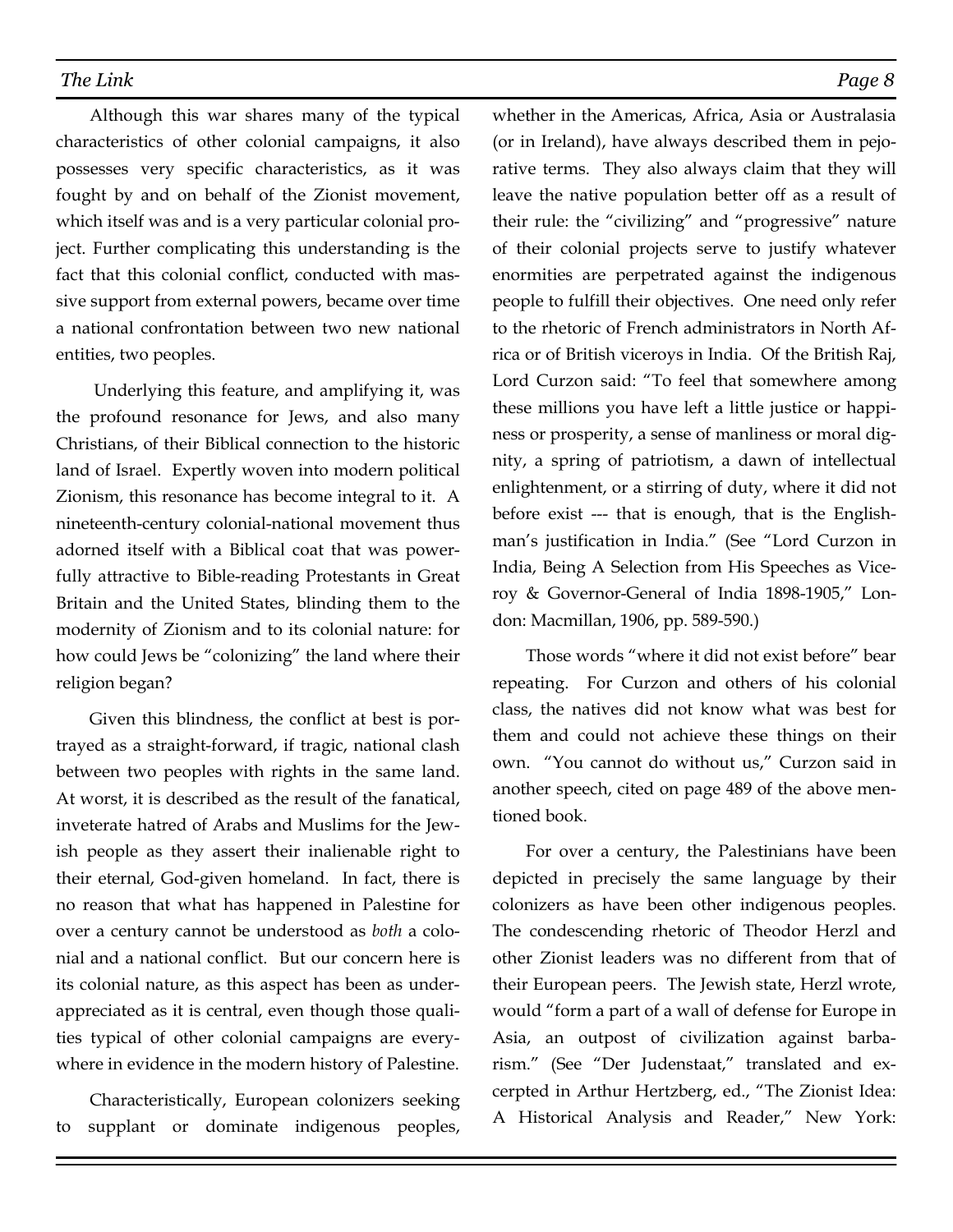#### Atheneum, 1970, p. 222.)

This was similar to the language used in the conquest of the North American frontier, which ended in the nineteenth century with the eradication or subjugation of the continent's entire native population. As in North America, the colonization of Palestine -- similar to South Africa, Australia and Algeria and a few parts of East Africa --- was meant to yield a white European settler colony. The same tone tobody of literature dedicated to proving that before the advent of European Zionist colonization, Palestine was barren, empty, and backward. Historical Palestine has been the subject of innumerable disparaging tropes in Western popular culture, as well as academically worthless writing that purports to be scientific and scholarly, but which is riddled with historical errors, misrepresentations, and sometimes outright bigotry. At most, this literature asserts the



#### Palestinian Loss of Land 1947 to Present

**Credit Ifamericansknew.com** 

ward the Palestinians that characterizes both Curzon's rhetoric and Herzl's letter is replicated in much discourse on Palestine in the United States, Europe, and Israel even today.

In line with this colonial rationale, there is a vast

country was peopled by a small population of rootless and nomadic Bedouin who had no fixed identity and no attachment to the land they were passing through, essentially as transients.

The corollary of this contention is that it was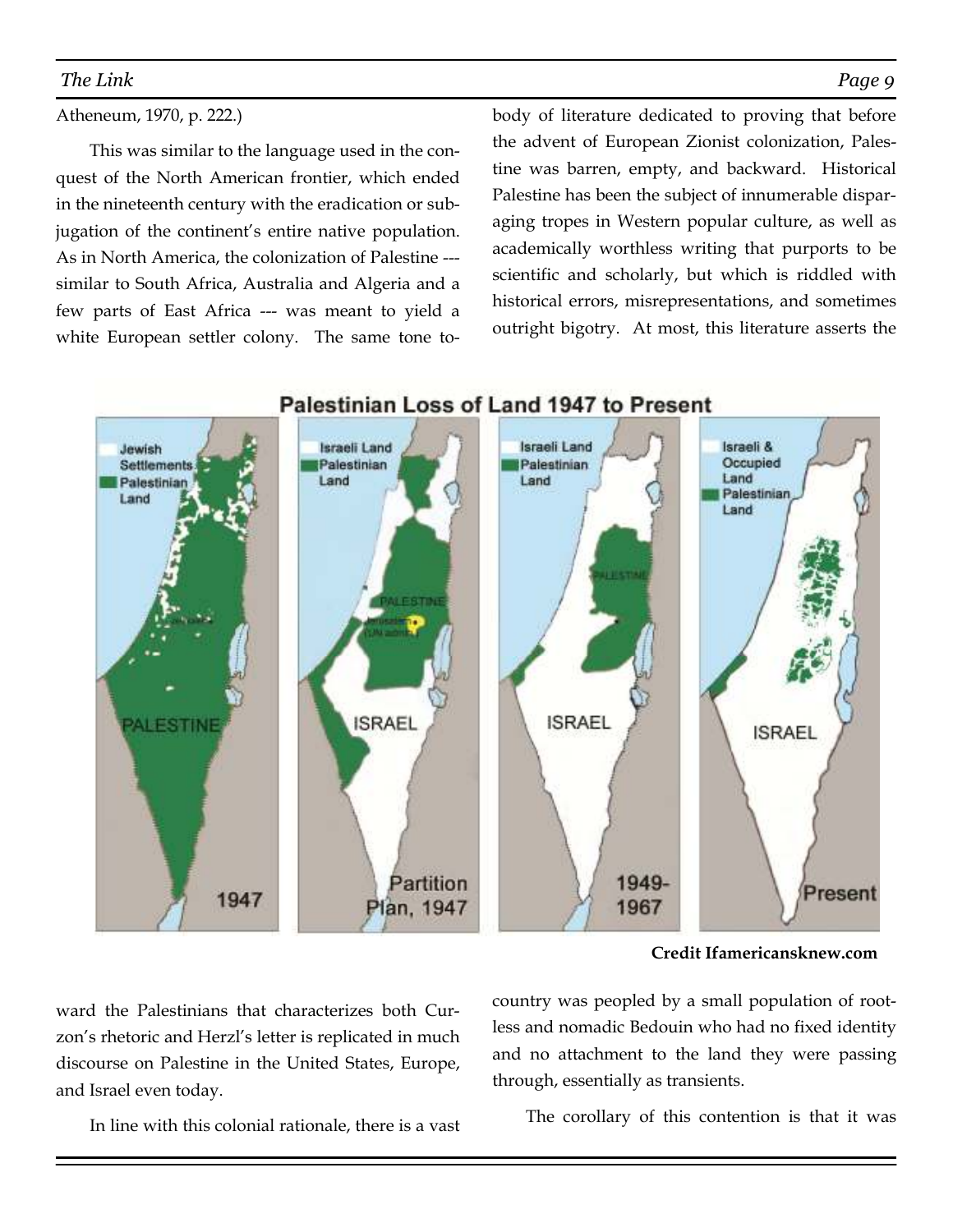only the labor and drive of the new Jewish immigrants that turned the country into the blooming garden it supposedly is today, and that only they had an identification with and love for the land, as well as a (God-given) right to it. This attitude is summed up in the slogan "a land without a people for a people without a land," used by Christian supporters of a Jewish Palestine, as well as by early Zionists like Israel Zangwill. In "The Return to Palestine," *New Liberal Review*, December 1901, p. 615, Zangwill wrote that "Palestine is a country without a people; the Jews are a people without a country." (For a recent example of the tendentious and never-ending reuse of this slogan, see Diana Muir, "A Land Without a People for a People Without a Land," *Middle East Quarterly*, Spring 2008, pp. 55-62.)

Palestine was *terra nullius* to those who came to settle it, with those living there nameless and amorphous. Thus Herzl's letter to Yusuf Diya referred to Palestinian Arabs, then roughly 95 percent of the country's inhabitants as its "non-Jewish population."

Essentially, the point being made is that the Palestinians did not exist, or were of no account, or did not deserve to inhabit the country they so sadly neglected. If they did not exist, then even wellfounded Palestinian objections to the Zionist movement's plans could simply be ignored. Just as Herzl dismissed Yusuf Diya al-Khalidi's letter, most later schemes for the disposition of Palestine were similarly cavalier. The 1917 Balfour Declaration, issued by a British cabinet and committing Britain to the creation of a national Jewish home, never mentioned the Palestinians *per se*, the great majority of the country's population at the time, even as it set the course for Palestine for the subsequent century.

The idea that the Palestinians simply do not exist, or even worse, are the malicious invention of those who wish Israel ill, is supported by such fraudulent books as Joan Peters' "From Time Immemorial," now universally considered by scholars to be completely without merit. On publication in 1984, however, it received a rapturous reception and it is still in print and selling discouragingly well. The book was mercilessly eviscerated in reviews by Norman Finkelstein, Yehoshua Porath and numerous other scholars, who all but called it a fraud. Rabbi Arthur Hertzberg, who was briefly my colleague at Columbia University, told me that the book was produced by Peters, who had no particular Middle East expertise, at the instigation, and with the resources, of a right wing Israeli institution. Essentially, he told me, they gave her their files "proving" that the Palestinians did not exist, and she wrote them up. I have no way of assessing this claim. Hertzberg died in 2006 and Peters in 2015.

Such literature, both pseudo-scholarly and popular, is largely based on European travelers' accounts, on those of new Zionist immigrants, or on British Mandatory sources. It is often produced by people who know nothing about the indigenous society and its history and have disdain for it, or worse yet have an agenda that depends on its invisibility or disappearance. Rarely utilizing sources produced from within Palestinian society, these representations essentially repeat the perspective, the ignorance and the biases, tinged by European arrogance, of outsiders. Such works are numerous. See Arnold Brumberg, "Zion before Zionism, 1838-1880," Syracuse University Press, 1985, or in a superficially more sophisticated form, Ephraim Karsh's characteristically polemical and tendentious "Palestine Betrayed," Yale University Press, 2011. This book is part of a new genre of neo-conservative "scholarship" funded by, among others, extreme right-wing hedge-fund multimillionaire Roger Hertog. Another star in this neo-con firmament, Michael Doran of the Hudson Institute, is equally generous in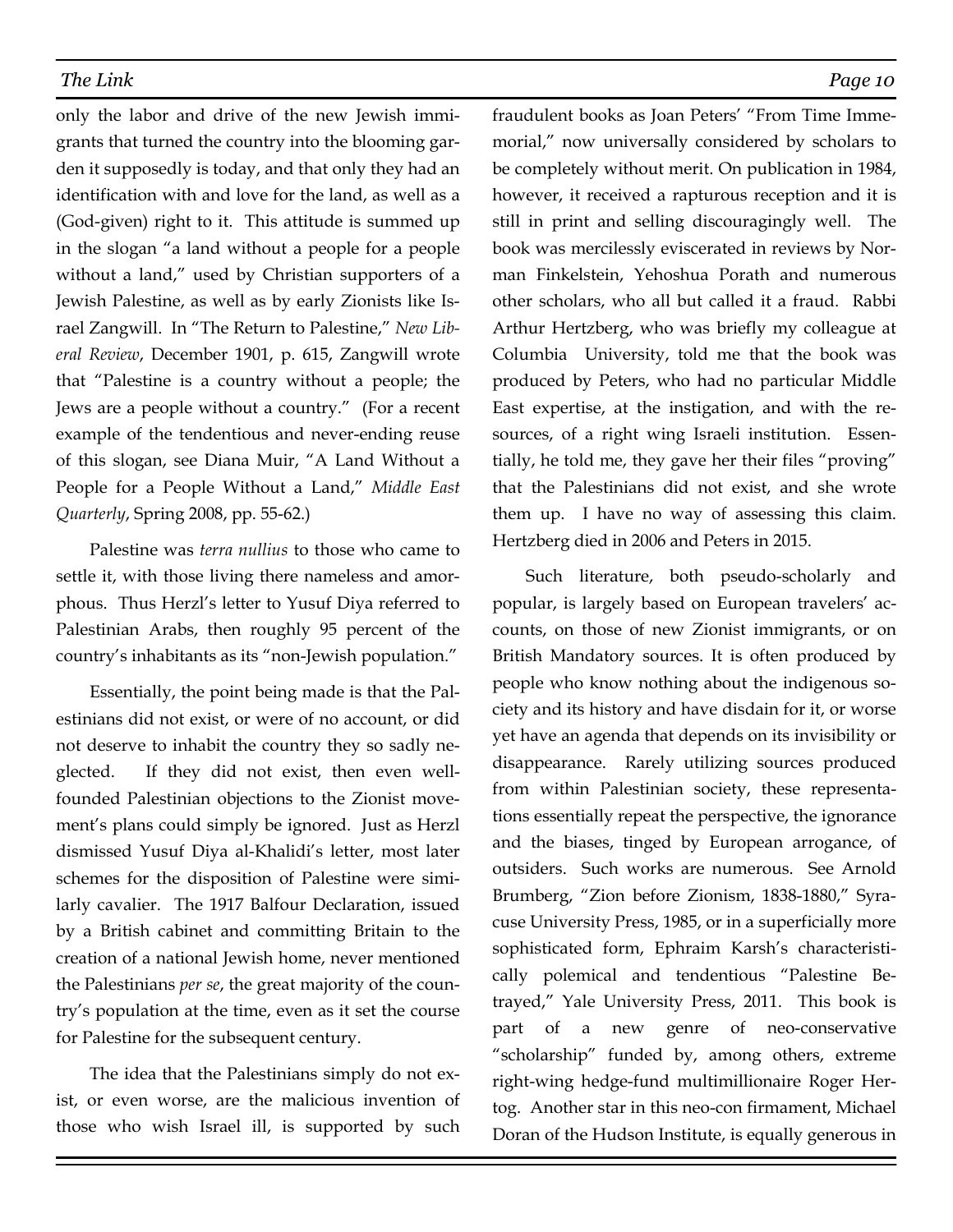his thanks to Hertog in the preface to his book "Ike's Gamble, America's Rise to Dominance in the Middle East," Simon and Schuster, 2016.

The message is also well represented in popular culture in Israel and the United States, as well as in political and public life. American public attitudes on Palestine have been shaped by the widespread disdain for Arabs and Muslims spread by Hollywood and the mass media, as shown by Jack Shaheen in "Reel Bad Arabs: How Hollywood Vilifies a People," and by Noga Kadmon in "Erased from Space and Consciousness: Israel and the Depopulated Palestinian Villages of 1948," which shows from extensive interviewing and other sources that similar attitudes have taken deep root in the minds of many Israelis.

The message has been amplified via mass market books such as Leon Uris's novel "Exodus" and the Academy Award-winning movie that it spawned, works that have had a vast impact on an entire generation and that serve to confirm and deepen pre-existing prejudices. In her article "Zionism as Anticolonialism: The Case of Exodus" in American Literary History, 25, 4 (Winter 2013) Amy Kaplan argues that the novel and the movie played a central role in the Americanization of Zionism. See also chapter two of her book "Our American Israel: The Story of an Entangled Alliance, Cambridge: Harvard University Press, 2018, pp. 58-93.

Leading American political figures have explicitly denied the very existence of Palestinians, as did former Speaker of the House Newt Gingrich: "I think that we've had an invented Palestinian people who are in fact Arabs." While returning from a trip to Palestine in March 2015, Arkansas governor Mike Huckabee said "There's really no such thing as the Palestinians." Similar views are strongly held by major political donors like the billionaire casino mogul Sheldon Adelson, the largest single donor to the Republican party for several years running, who has stated that "the Palestinians are an invented people." To some degree, every U.S. administration since President Harry Truman's has been staffed by people making policy on Palestine whose views indicate that they believe Palestinians, whether or not they exist, are lesser beings than Israelis.

Significantly, many early apostles of Zionism had been proud to embrace the colonial nature of their project. The eminent Revisionist Zionist leader, Ze'ev Jabotinsky, godfather of the political trend that has dominated Israel since 1977, upheld by Prime Ministers Menachem Begin, Yitzhadk Shamir, and Benjamin Netanyahu, was especially clear about this. Jabotinsky wrote in 1923: "Every native population in the world resists colonists as long as it has the slightest hope of being able to rid itself of the danger of being colonized. That is what the Arabs in Palestine are doing, and what they will persist in doing as long as there remains a solitary spark of hope that they will be able to prevent the transformation of 'Palestine' into the 'Land of Israel.'"

Such honesty was rare among other leading Zionists, who like Herzl protested the innocent purity of their aims and deceived their Western listeners, and perhaps themselves, with fairy tales about their benign intention toward the Arab inhabitants of Palestine. Jabotinsky and his followers were among the few who admitted publicly the harsh realities that were inevitably attendant on the implantation of a colonial settler society within an existing population. Specifically, he acknowledged that the constant threat of the use of massive force against the Arab majority would be necessary to implement the Zionist program: what he called an "iron wall" of bayonets was an imperative for its success. As Jabotinsky put it in his article "The Iron Wall: We and the Ar-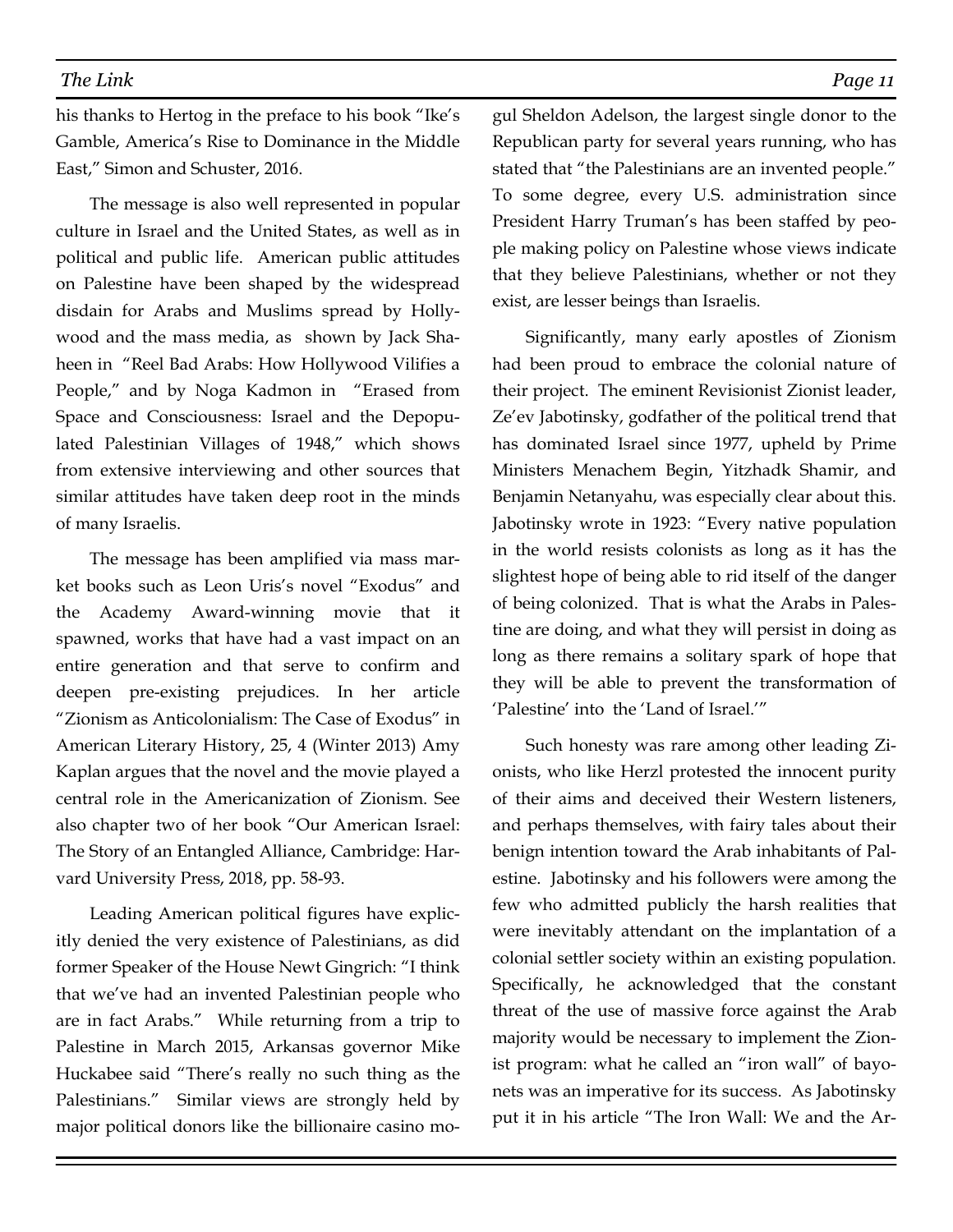abs," first published in Russian under the title "O Zheleznoe Stene" in 1923: "Zionist colonization… can proceed and develop only under the protection of a power that is independent of the native population --- behind an iron wall, which the native population cannot breach." This was still the high age of colonialism, when such things being done to native societies by Westerners were normalized and described as "progress."

The social and economic institutions founded by the early Zionists, which were central to the success of the Zionist project, were also unquestioningly understood by all and described as colonial. The most important of these institutions was the Jewish Colonization Association, renamed in 1924 the Palestine Jewish Colonization Association. This body was originally established by the German Jewish philanthropist Baron Maurice de Hirsch and later combined with a similar organization founded by the British peer and financier Lord Edmund de Rothschild. The JCA provided the massive financial support that made possible extensive land purchases and the subsidies that enabled most of the early Zionist colonies in Palestine to survive and thrive before and during the Mandate Period.

Unremarkably, once colonialism took on a bad odor in the post-World War II era of decolonization, the colonial origins and practice of Zionism and Israel were whitewashed and conveniently forgotten in Israel and the West. In fact, Zionism --- for two decades the coddled step-child of British colonialism --- rebranded itself as an "anti-colonial" movement. The occasion for this drastic makeover was a violent campaign of sabotage and terrorism launched against Great Britain after it drastically limited its support of Jewish immigration with the 1939 White paper on the eve of World War II. This falling out between erstwhile allies (to help them fight the Palestinians in the late 1930s, Britain had armed and trained the Jewish settlers they had allowed to enter the country) encouraged the outlandish idea that the Zionist movement was itself anti-colonial.

There is no escaping the fact that Zionism initially had clung tightly to the British Empire for support, and had only successfully implanted itself in Palestine thanks to the unceasing efforts of British imperialism. It could not be otherwise, for as Jabotinsky stressed, at the outset only the British had the means to wage the colonial war that was necessary to suppress Palestinian resistance to the takeover of their country. This war has continued since then, waged sometimes overtly, but invariably with the approval, and often the direct involvement, of the leading powers of the day and the sanction of the international bodies they dominated, the League of Nations and the United Nations.

Today, the conflict that was engendered by this classic nineteenth-century European colonial venture in a non-European land, supported from 1917 onward by the greatest Western imperial power of its age, is rarely described in such unvarnished terms. Indeed those who analyze not only Israeli settlement efforts in Jerusalem, the West Bank, and the occupied Syrian Golan Heights, but the entire Zionist enterprise from the perspective of its colonial settler origins and nature are often vilified. Many cannot accept the contradiction inherent in the idea that although Zionism undoubtedly succeeded in creating a thriving national entity in Israel, its roots are as a colonial settler project --- as were those of modern countries like the United States, Canada, Australia, and New Zealand. Nor can they accept that it would not have succeeded but for the support of the great imperial powers, Britain and later the United States. Zionism, therefore, could be and was both a national and colonial settler movement at one and the same time.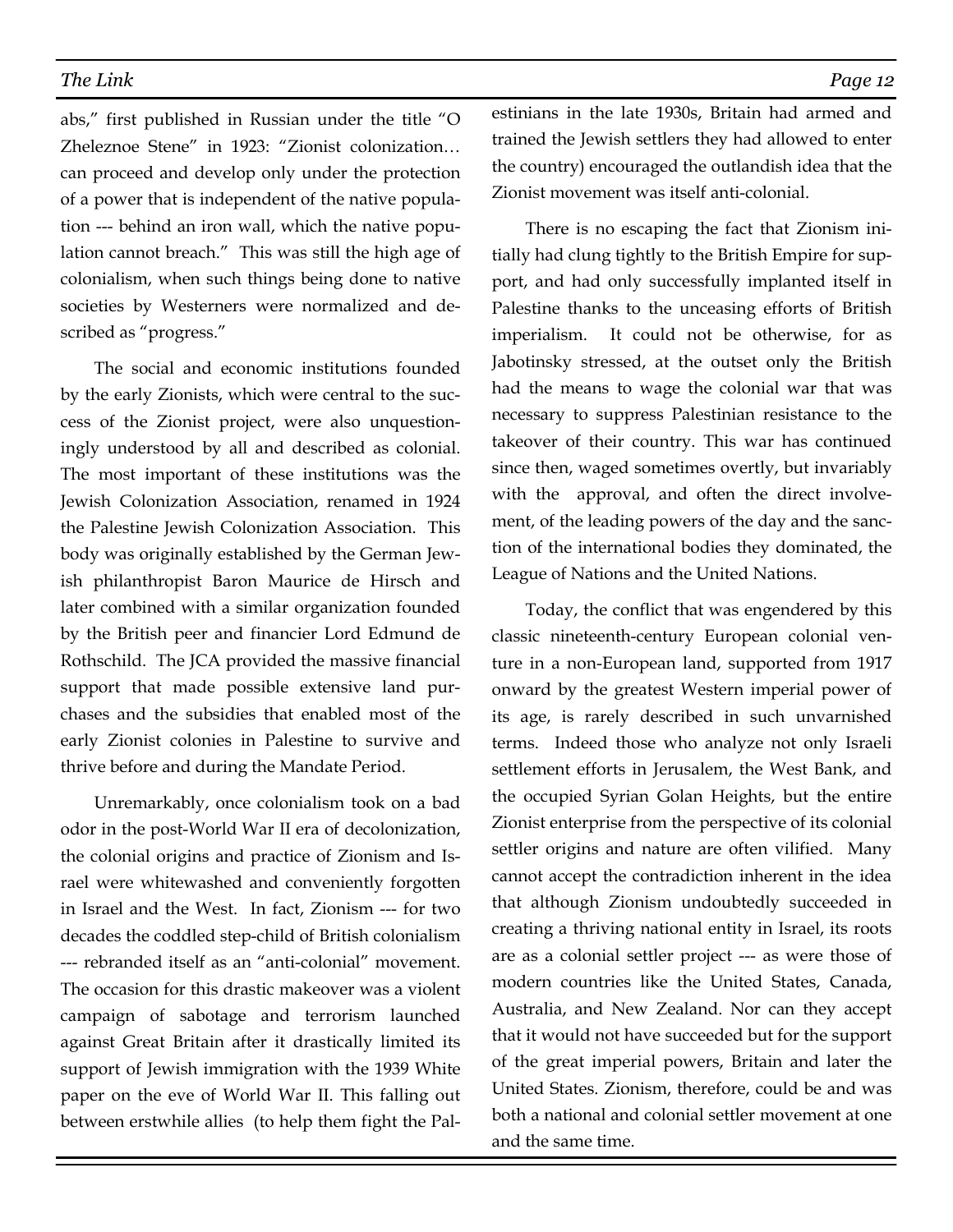#### **Why This Book?**

Rather than write a comprehensive survey of Palestinian history, I have chosen in my latest book "The Hundred Years' War" to focus on six key moments that were turning points in the struggle over Palestine. These six events, from the 1917 issuance of the Balfour Declaration, which decided the fate of Palestine, to Israel's siege of the Gaza Strip and its intermittent wars on Gaza's population in the early 2000s, highlight the colonial nature of the hundred years' war on Palestine, and also the indispensable role of external powers in waging it.

I have told this story partly through the experiences of Palestinians who lived through the war, many of them members of my family who were present at some of the episodes described. I have included my own recollections of events that I witnessed as well as materials of my own and other families, and a variety of first-person narratives. My purpose throughout has been to show that this conflict must be seen quite differently from most of the prevailing views of it.

I have written several books and numerous articles on different aspects of Palestinian history in a purely academic vein. While this book is underpinned by academic research, it also has a first-person dimension that is usually excluded from scholarly history. Although members of my family have been involved in events in Palestine for years, as have I, as a witness or a participant, our experiences are not unique, in spite of the advantages we enjoyed because of our class and status. One could draw on many such accounts, and much history from below and from other sectors of Palestinian society remains to be related. Nevertheless, in spite of the tensions inherent in the approach I have chosen, I believe it helps illuminate a perspective that is missing from the way in which the story of Palestine has been told in most of the literature.

I should add that this book does not correspond to a "lachrymose conception" of the past hundred years of Palestinian history, to reprise the eminent historian Salo Baron's critique of a nineteenthcentury trend in Jewish historical writing. (Baron, by the way, was the Nathan L. Miller Professor of Jewish History, Literature and Institutions at Columbia University from 1929-1963, and is regarded as the greatest Jewish historian of the twentieth century. He taught my father, Ismail Khalidi, who was a graduate student there in the late 1940s and early 1950s. Baron told me four decades later that my father had been a good student, although given his unfailing courtesy and good nature, he may simply have been trying to be kind.)

Palestinians have been accused by those who sympathize with their oppressors of wallowing in their own victimization. It is a fact, however, that like all indigenous peoples confronting colonial wars, the Palestinians faced odds that were daunting and sometimes impossible. It is also true that they have suffered repeated defeats and have often been divided and badly led.

None of this means that Palestinians could not sometimes defy those odds successfully, or that at other times they could not have made better choices. But we cannot overlook the formidable international and imperial forces arrayed against them, the scale of which has often been dismissed, and in spite of which they have displayed remarkable resilience. It is my hope that this book will help recover some of what has thus far been airbrushed out of the history by those who control all of historic Palestine and the narrative surrounding it. □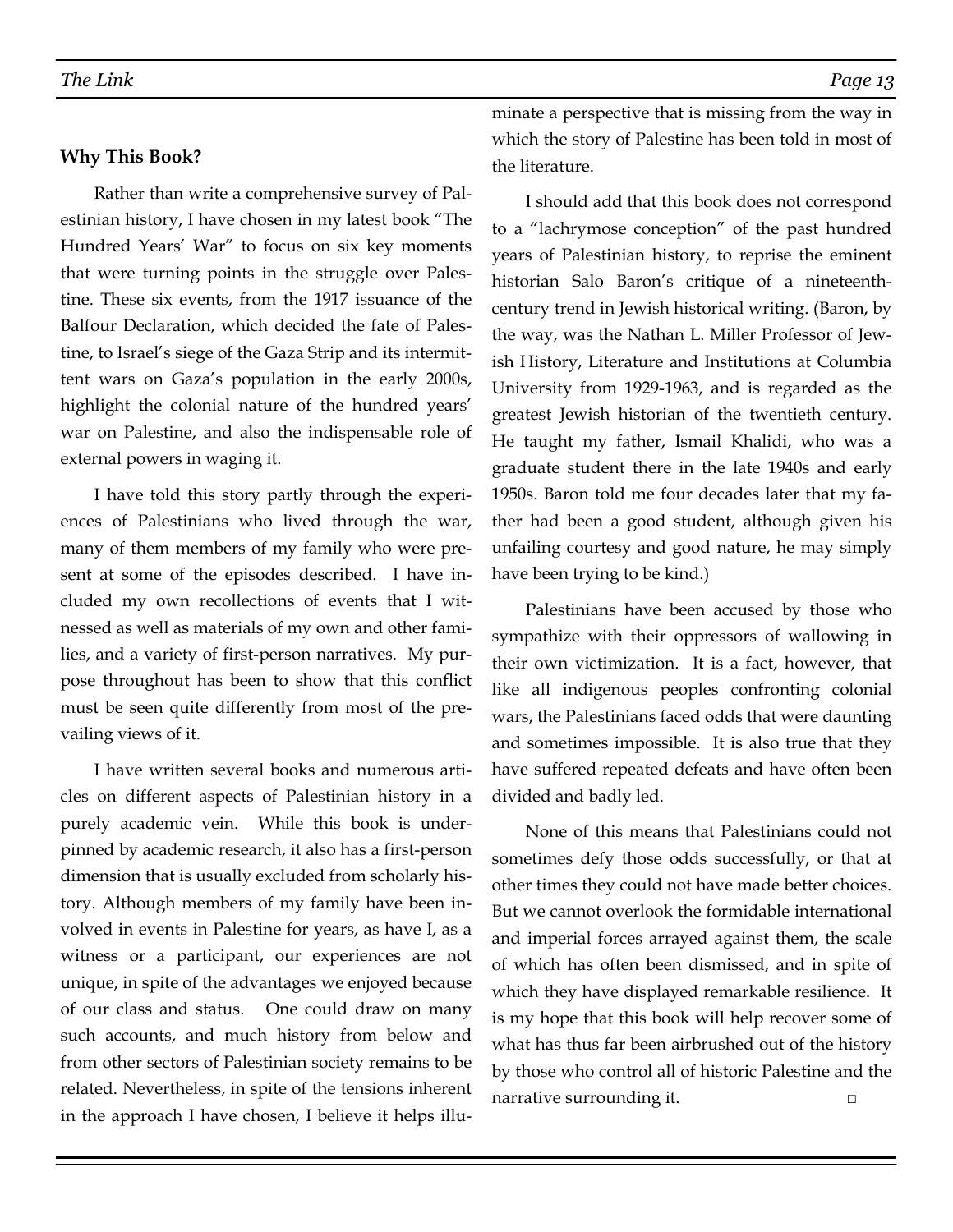



**Chapter 1: The First Declaration of War, 1917—1939 Chapter 2: The Second Declaration of War, 1947—1948 Chapter 3: The Third Declaration of War, 1967 Chapter 4: The Fourth Declaration of War, 1982 Chapter 5: The Fifth Declaration of War, 1987—1995 Chapter 6: The Sixth Declaration of War, 2000—2014** 

#### **To Order:**



■

"The Hundred Years' War on Palestine: A History of Settler Colonialism and Resistance,<br>1917—2017" will be released on Amazon on Jan. 28, 2020. Hardcover price is \$30.00.

| The Kindle version is \$14.99. |  |
|--------------------------------|--|
|                                |  |

The hardback version is also available from A.M.E.U. for \$28.00, postage included. Send check to AMEU, 475 Riverside Drive, Room 245, New York, NY 10115. Or go to our website www.ameu.org and order through PayPal.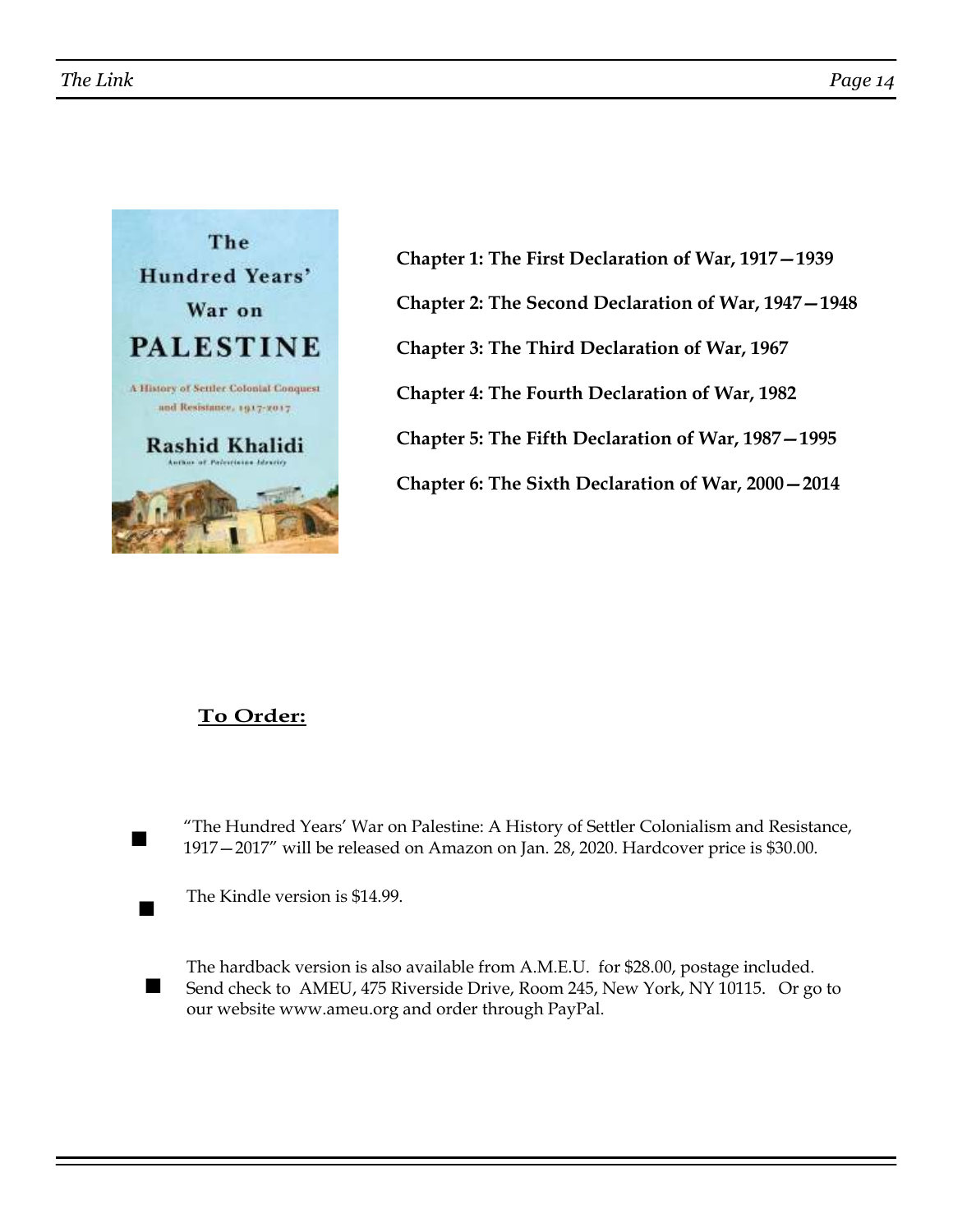## **Recommended Books & Videos**

## **All AMEU Prices Include Postage & Handling**

| The Hundred Years' War on Palestine by Rashid Khalidi, hardcover, 2020, 336 pp. Landmark<br>history of the hundred years of war waged against the Palestinians. See author's feature article in<br>current Link. AMEU: \$28.00. |
|---------------------------------------------------------------------------------------------------------------------------------------------------------------------------------------------------------------------------------|
| The Exodus Betrayal by Gil Maguire, paper, 2019, 435 pp. The author's answer to Leon Uris's<br>"Exodus." See his Link article "Fact & Fiction in Palestine," December 2019. AMEU: \$15.00.                                      |
| The Ethnic Cleansing of Palestine by Ilan Pappe, paper, 2007, 320 pp. Groundbreaking research<br>by an Israeli historian into the events of 1948. AMEU: \$15.00.                                                                |
| Two Blue Lines, 2015, 98 minutes. DVD. Unable to get beyond the multiple checkpoints, film-<br>maker Tom Hayes finds another way to tell the Palestinian story — through eye-witness Jewish<br>accounts. AMEU: \$20.00.         |
| Occupation 101. Winner of nine Film Festival awards. One of the best DVDs on the colonization of<br>Palestine. 90-minute documentary, plus 90 minutes of archival scenes, 2008, <b>AMEU: \$10.00</b> .                          |
| Jews Step Forward, 2016, DVD, 68 minutes. Award-winning film by Marjorie Wright and Elika<br>Rezaee. 24 American Jews trace their evolving views on Israel. <b>AMEU: \$9.00.</b>                                                |
| Palestinian Costumes & Embroidery: A Precious Legacy. Produced by Palestinian Heritage<br>Foundation, DVD, 35 minutes, 2009, AMEU: \$20.00.                                                                                     |

|                               | <b>RUSH ORDER FORM</b>                                                                                               |  |  |  |  |
|-------------------------------|----------------------------------------------------------------------------------------------------------------------|--|--|--|--|
|                               | Number of Books & DVDs checked:                                                                                      |  |  |  |  |
|                               | Total Amount Enclosed: \$                                                                                            |  |  |  |  |
| Make Checks Payable to "AMEU" |                                                                                                                      |  |  |  |  |
|                               |                                                                                                                      |  |  |  |  |
| Address                       | <u> 1989 - Johann John Stein, markin fan it ferstjer fan de ferstjer fan it ferstjer fan de ferstjer fan it fers</u> |  |  |  |  |
|                               | City State Zip                                                                                                       |  |  |  |  |
|                               | MAIL ORDER WITH CHECK TO: AMEU, Room 245, 475 Riverside Drive, N.Y., N.Y. 10115                                      |  |  |  |  |
|                               | AMEU's complete Book/Video Catalog is available on website: www.ameu.org                                             |  |  |  |  |